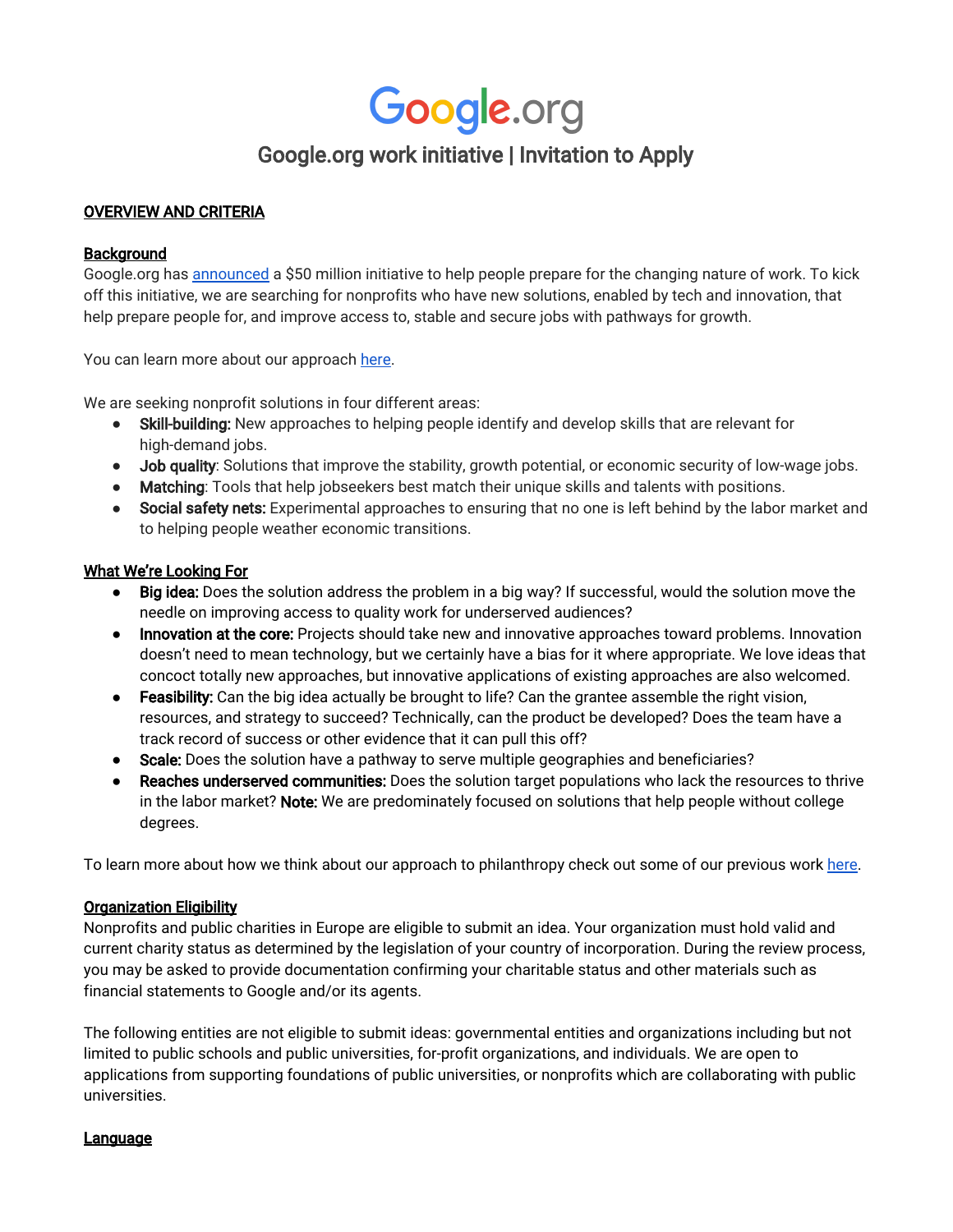All ideas must be submitted in English.

# **Timeline**

Ideas will be evaluated on a rolling basis, so we encourage you to submit whenever you are ready.

*Please direct any additional questions to* [eo-questions@google.com](mailto:eo-questions@google.com).

# IDEA SUBMISSION FORM

#### Instructions

Once you have carefully reviewed this document in its entirety, [please](https://docs.google.com/a/google.com/forms/d/e/1FAIpQLSccpjXQt7dTMQ2FmEjvzu2kPvIvn8hoFfdV56HTI6JGw2IF9w/viewform) find our online [application](https://docs.google.com/a/google.com/forms/d/e/1FAIpQLSccpjXQt7dTMQ2FmEjvzu2kPvIvn8hoFfdV56HTI6JGw2IF9w/viewform) form here. Responses in the form cannot be saved for later completion. We strongly recommend drafting your responses in a separate document first and only completing the form when the entire application is ready for submission. On the first page of the online [application](https://docs.google.com/a/google.com/forms/d/e/1FAIpQLSccpjXQt7dTMQ2FmEjvzu2kPvIvn8hoFfdV56HTI6JGw2IF9w/viewform) form, we are providing a link to a PDF version to help you prepare your application before submitting your answers.

We will be reviewing ideas on a rolling basis and encourage you to apply as soon as you are ready.

By submitting an idea, you agree, on behalf of your organization, to the terms set forth [here.](#page-2-0)

# ADDITIONAL GUIDANCE Frequently asked questions

\_\_\_\_\_\_\_\_\_\_\_\_\_\_\_\_\_\_\_\_\_\_\_\_\_\_\_\_

# What range of grant size could be expected?

We expect grants may be up to US\$1,000,000. For the sake of clarity, Google does not promise that grants will be made pursuant to this request for ideas.

# Do I need proof that my idea will work?

We're willing to look at ideas that are just -- ideas -- but you should have a sound rationale and data to back up why you think it will work.

# I'm a for-profit company. Can I submit an idea?

This request for ideas is only open to registered nonprofit organizations or public charities.

# I'm a research institution. Can I submit an idea?

Universities are not eligible to apply for research support, but we are interested in early stage ideas being tested by nonprofit organizations or public charities.

# Can I submit more than one idea?

We encourage you to strongly consider which project best resonates with our submission criteria. However, if you feel you have two unrelated projects that each make good candidates, please submit a separate application for each. We will review each one independently.